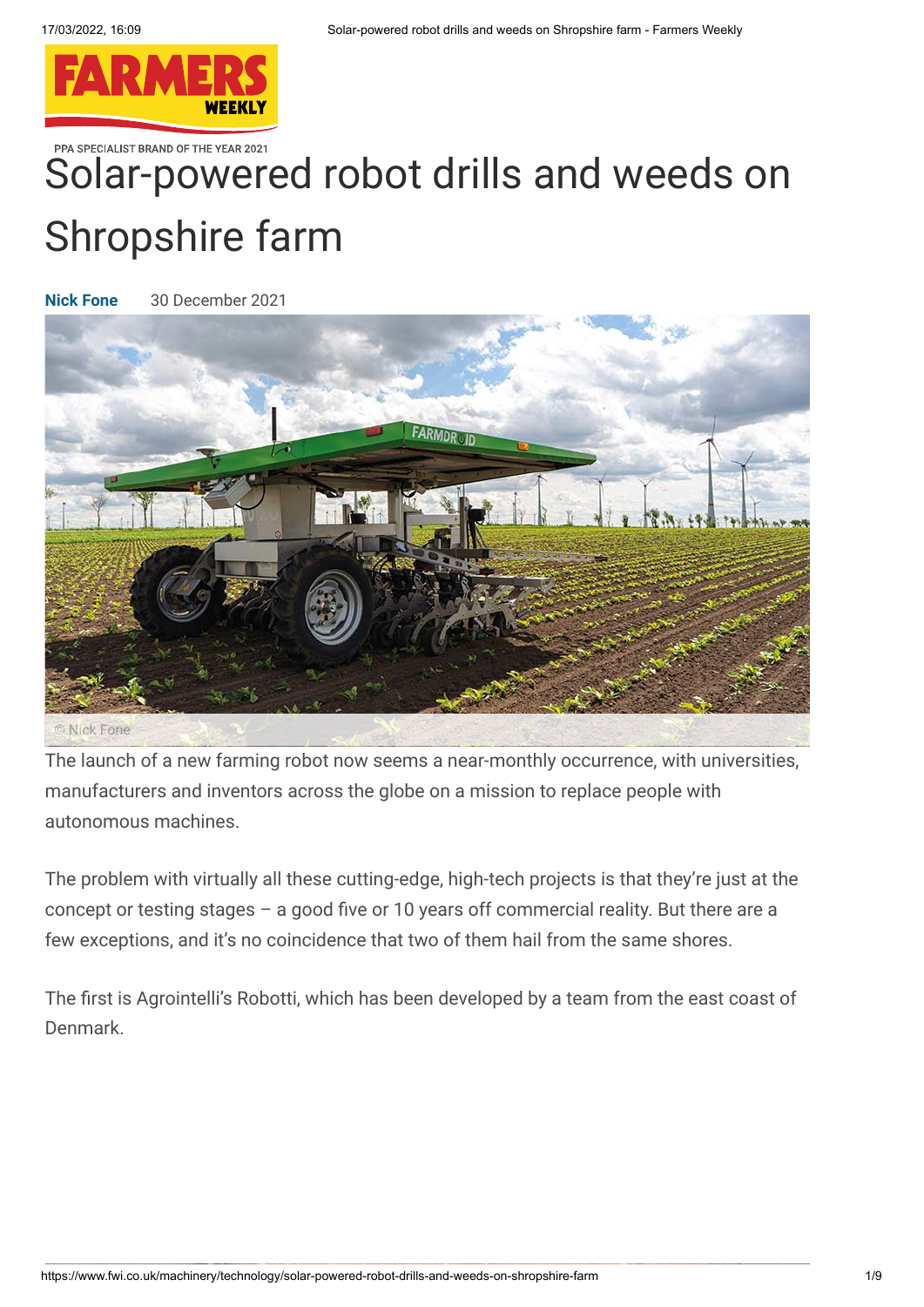

Chris and Ed Brettell © Nick Fone

A completely unmanned unit, it uses diesel engines to provide the muscle and can carry conventional implements on its three-point linkage. Earlier this year, Suffolk vegetable producer Home Farm Nacton took delivery of the [first Robotti to hit the UK.](https://www.fwi.co.uk/machinery/technology/video-revolutionary-driverless-robotti-sets-to-work-on-uk-soils)

Danish farming brothers Jens and Kristian Warming have taken a slightly different approach in the development of their Farmdroid concept – a dedicated seed 'n' weed robot capable of precision sowing and then hoeing on subsequent passes.

It is solar-powered and completely self-sufficient, using RTK-corrected GPS signals to record where each seed is planted, rather than complicated weed-identification camera technology

On the following weeding runs it knows what is a crop plant and what isn't, purely by its location and without using any cameras or sensors. Its electronically activated blades then work the soil, both between and within the rows.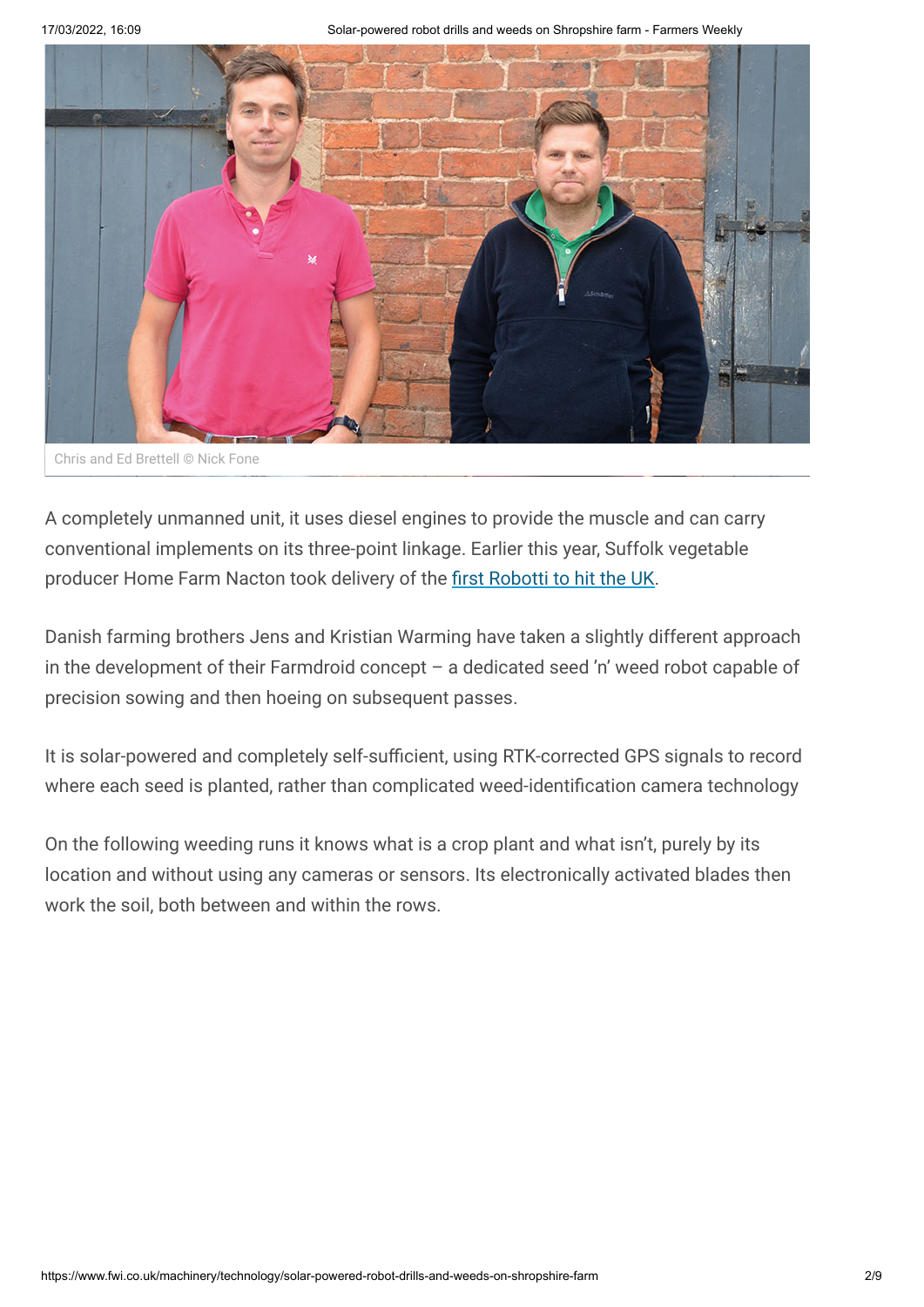#### **Farm facts**

#### **FS Brettell and Son, near Shrewsbury, Shropshire**

- **Farmed area** 445ha, all organic
- **Cropping** 182ha spring oats, 60ha winter oats, 40ha fodder beet, remainder in grass leys
- **Livestock** 12,000 laying hens
- **Machinery** Tractors MF 8S225, MF 7720, MF 7616; loader Merlo TF 42.7; combine – Claas Lexion 760; drill – 6m home-built power-harrow combi with FarmForce front tank; weeders – Garford inter-row hoes with camera guidance (one for beet, one for cereals), Farmdroid FD20 six-row beet drill/hoe
- **Staff** Shane, Chris and Ed Brettell plus two more full time



© Nick Fone

The simplicity of this approach has helped get it to market relatively quickly compared with the highly complex robotic weed-seeking systems currently being developed by the big players. To date, there are more than 160 Farmdroids out working across Denmark, Germany and now the UK.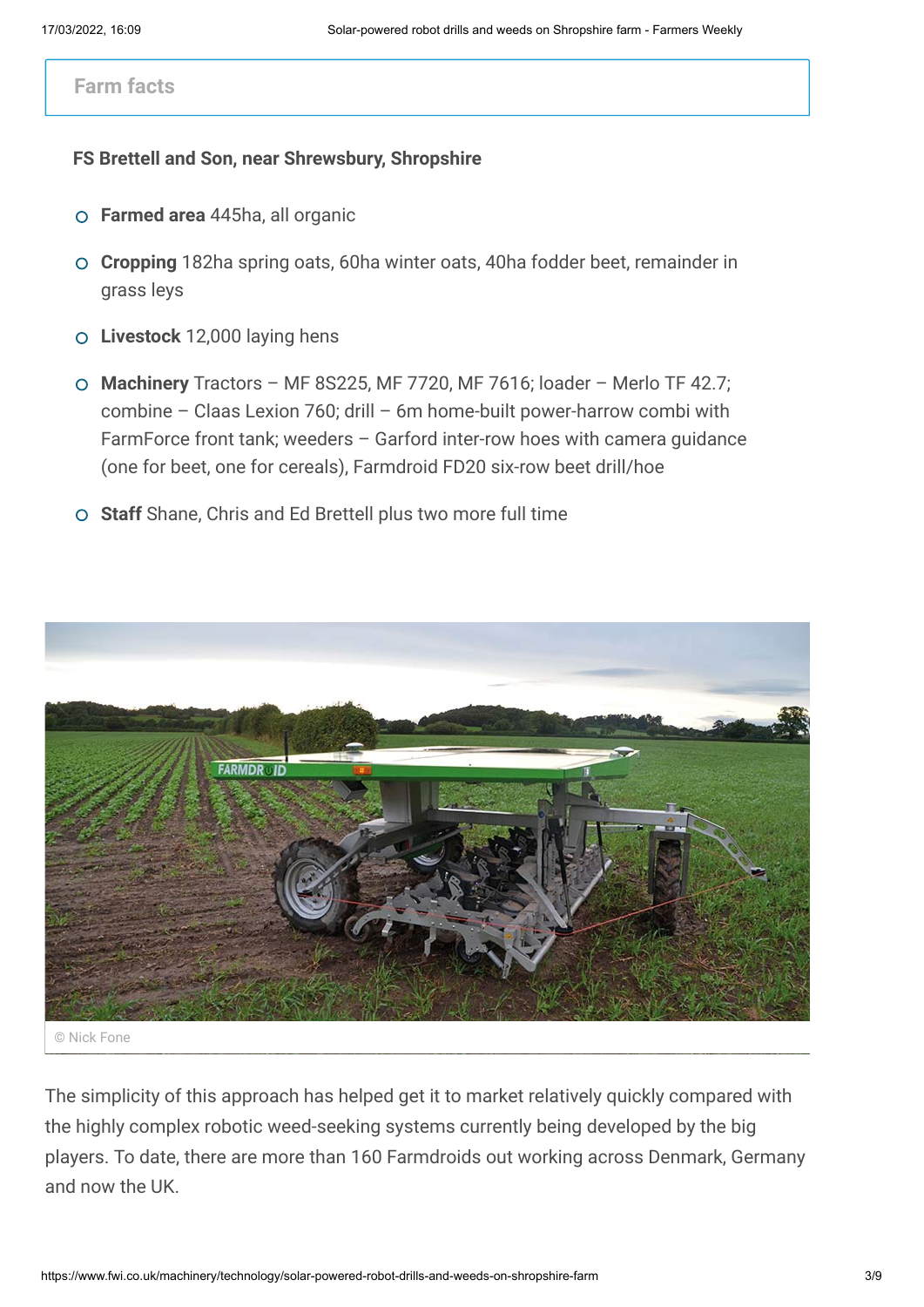At the beginning of June, the first one arrived in Shropshire at the Brettell family's organic arable enterprise.

"While power-harrowing this spring, I had plenty of time to think about ways we could improve our approach to beet establishment and weed control," explains Chris Brettell.

"After a bit of internet trawling, I stumbled across a video of the Farmdroid working. I immediately knew it was what we needed. I loved the fact that being solar-powered means it is completely energy self-sufficient and that the simple approach of recording where seeds are planted allows it to accurately weed between the crop plants in the row."

Two months later, a lorry pulled up in the yard carrying the UK's first Farmdroid. Midlockdown, it was up to the Brettells to get the unit up and running on their own. But with guidance provided over the phone from Denmark, it turned out to be a surprisingly straightforward task.

Initially, it is carried to the target field and around the boundary on its three-point linkage, enabling it to register the field shape and allowing the operator to input any obstacles. This is all displayed visually via a smartphone app, where it is possible to tweak the position of the geofence. Then it's just a case of filling the drill hoppers with seed and pressing the "go" button.

"It was strange to see it set off on its own for the first time, doing six rounds of the headlands before turning in to the long work.

"It was quite remarkable that within a few hours of being here it was up and running. Calibration was dead easy, and at a basic level that's one of its biggest plus-points  $-$  the seeding units are super simple.

"Rather than using a vacuum, a shutter opens and shuts at timed intervals, which results in really accurate spacing. It's the best singulation I've seen from any precision drill."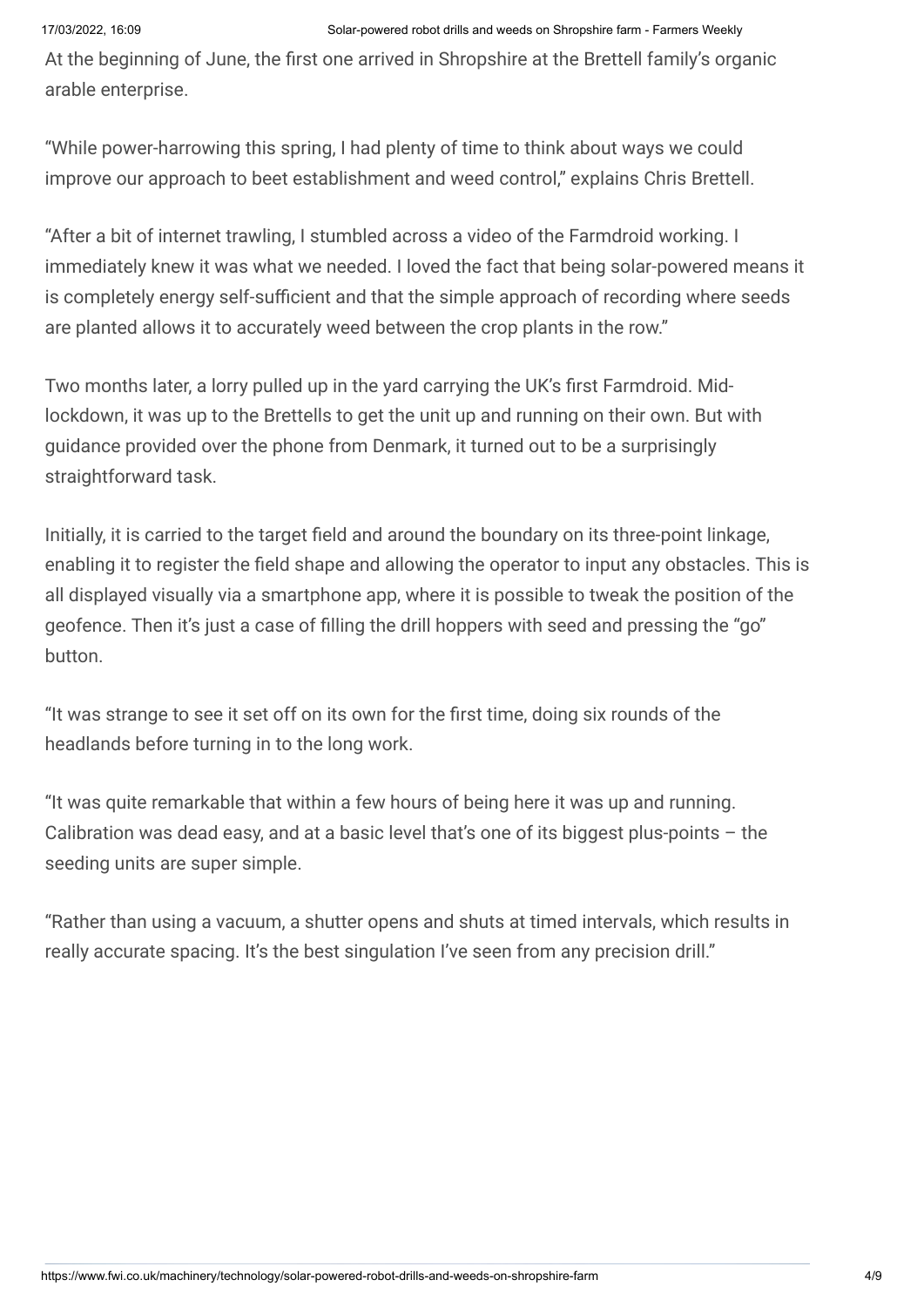

© Nick Fone

#### How does it work?

With its own RTK base station, the GPS-guided machine can record exactly where it places each seed. Because it works at such a slow speed it is able to achieve sub-1cm accuracy levels.

That is critical in enabling it to do a decent job on subsequent weeding passes. Between each crop row, arrow-shaped tines slice through any weed growth like a cheese-wire – it's basically just an ultra-shallow inter-row hoe.

The clever bits are the solenoid-actuated in-row weeder blades. These shunt in and out between the recorded position of each crop plant, eliminating any weeds growing where they shouldn't be.

One of the big advantages of using the approach of recording plant positions rather than weed-seeker camera technology is that the Farmdroid can go straight to work weeding the moment it has finished drilling.

**Explore more / Know How**

Visit our [Know How](https://www.fwi.co.uk/know-how) centre for practical farming advice

#### **[Technology](https://www.fwi.co.uk/machinery/technology)**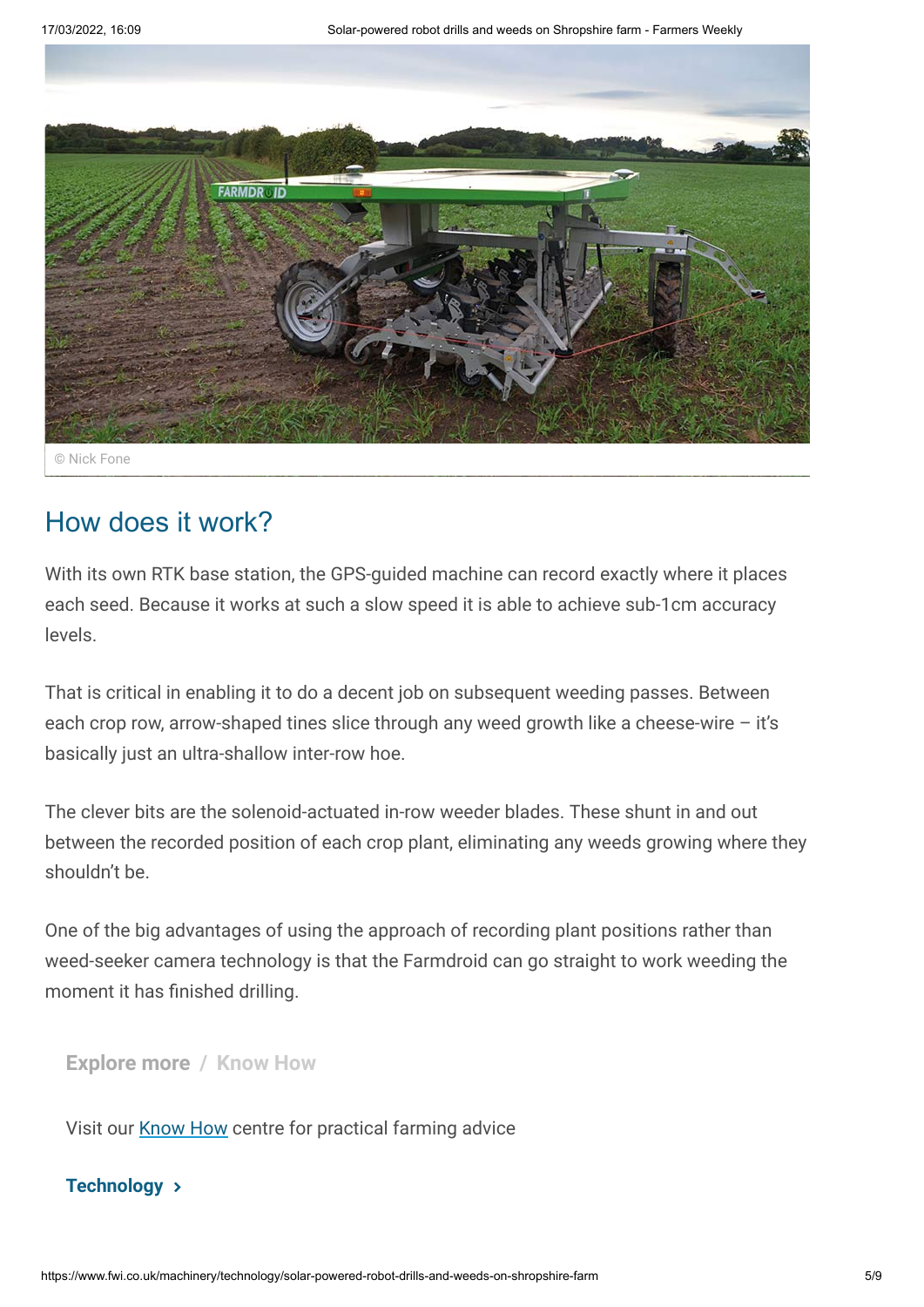It doesn't need to be able to "see" the crop rows or the weed seedlings. By starting the weedcontrol process at such an early stage, it ensures they don't have the chance to establish a root structure.



© Nick Fone

### What speed does it run at?

In drilling mode, the six-row Farmdroid will generally travel at 500m/hr. It then ups the pace to between 650-800m/hr when it's weeding.

That equates to 0.15-0.2ha/hr, which might not sound that impressive, but over a 22-hour working day it adds up to 3-4.5ha.

### How long is the battery run-time?

Because the Farmdroid's solar panels recharge the batteries as it trundles along, it can work pretty much indefinitely – as long as there's sunlight.

The company says most units working predominantly in spring cropping will average 20 hours/day. The closer it gets to 21 June, the longer the working day, and it may only need a single hour off in the middle of the night.

# What crops can it drill and weed?

It was originally developed by the Warming brothers to sow and weed sugar beet, but growers of alternative crops have been quick to see its potential, and have put units to work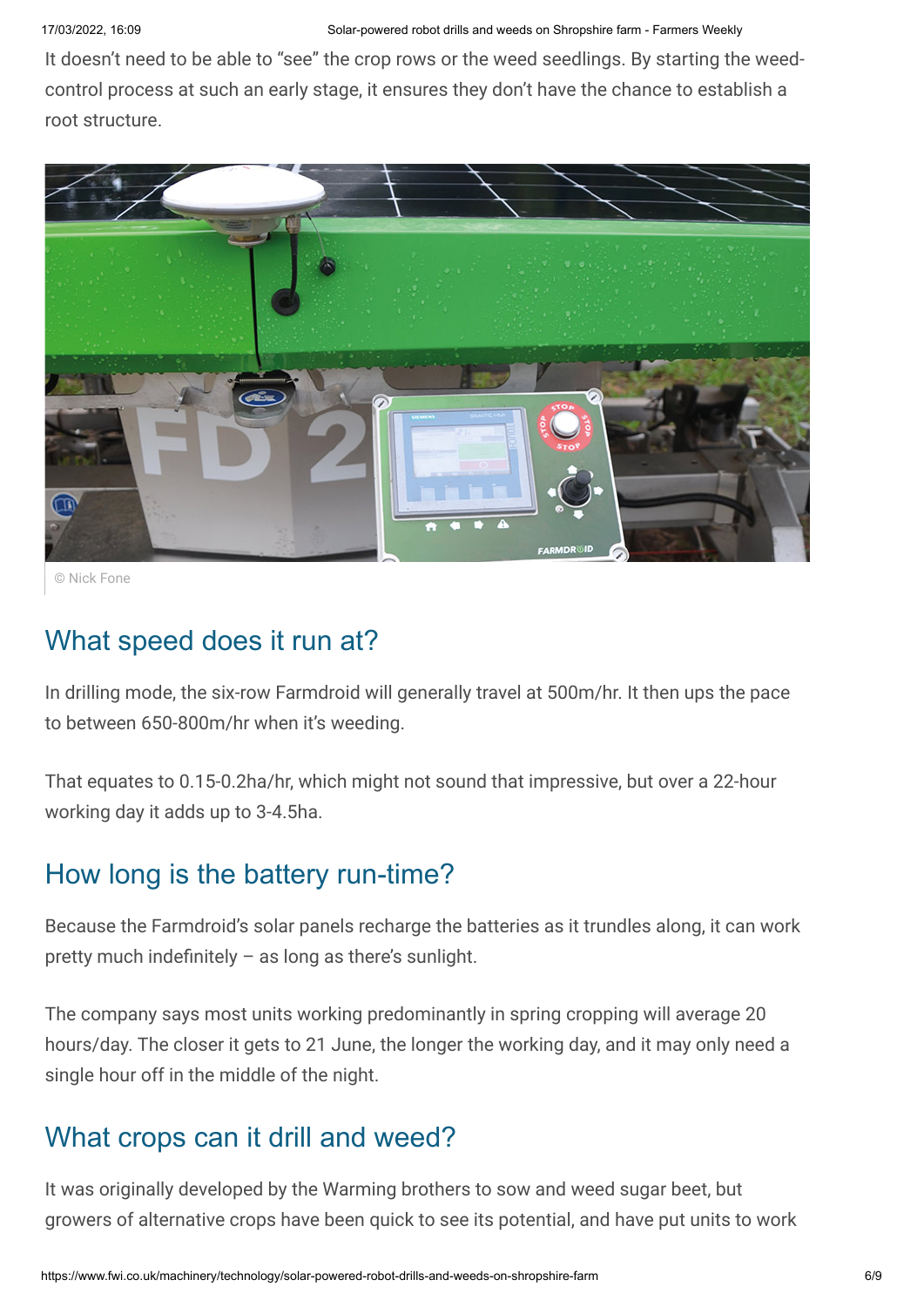in onions, herbs and salads.

This high-value, labour-intensive produce is seen to offer the greatest opportunity, but the Danish firm is working on versions for more mainstream crops.

A 12-row machine with 22.5cm row spacings has been developed for cereals, although it is limited solely to inter-row weeding rather than in-row work. There is also a large-seed version with wider row spacings in the pipeline that should be able to handle maize, beans and even peanuts.

This season, Farmdroid has also been working with one big-name player to test a bolt-on sprayer that could be used to make spot applications of herbicides, fungicides and insecticides. Initial reports suggest such a setup could have the potential to reduce agrochemical use by up to 90%.

# How do the figures stack up?

With a headline price of €65,000 (£55,540) plus another €10,000 (£8,540) for the RTK base station, the capital cost of the Farmdroid isn't huge when compared with the investment in a tractor, precision drill and camera-guided inter-row hoe such as the Garford Robocrop.

The Brettells know this only too well, having previously had to run through their crops of organic fodder beet repeatedly to try to keep on top of weed growth.

"Even with the Garford's half-moon discs working in the crop rows we would struggle to really keep the fat hen under control, so not only did we have the expense of multiple hoe passes, but often we'd have to hand-rogue at a cost of £100/acre," says Ed Brettell.

"The Farmdroid does away with these issues, as it is capable of working to within 5mm of each beet seedling between the rows and 20mm in the row.

"Not only are we saving on roguing and weeding, but there has been a definite increase in yield. By the end of the season, we can see a huge difference in the root size  $-$  where, previously, we'd be getting 50-60t/ha, it's now more like 80-100t."

# What are the downsides?

"Honestly, it's difficult to think of many negatives," says Chris.

"Obviously, without anyone at the helm it's very dependent on GPS, and if that drops out it will come to a standstill. So, when you're initially setting out the fields, you need to give trees